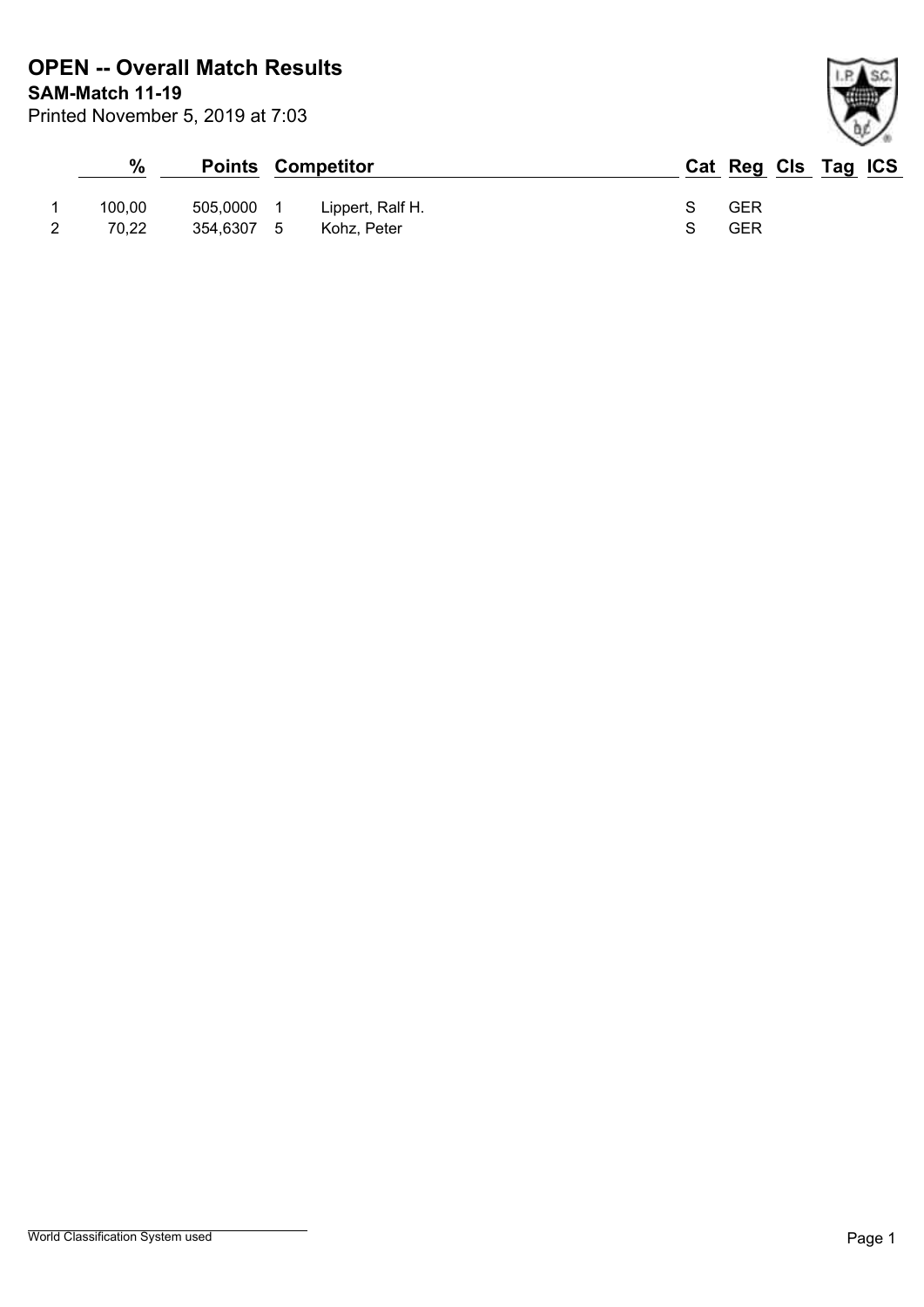**PRODUCTION -- Overall Match Results**

**SAM-Match 11-19**

Printed November 5, 2019 at 7:03

|                 | %      | <b>Points</b> | <b>Competitor</b>     |                     |    | Cat Reg Cls Tag |  | <b>ICS</b> |
|-----------------|--------|---------------|-----------------------|---------------------|----|-----------------|--|------------|
| 1               | 100,00 | 505,0000      | 26                    | Simon, Kai          |    | <b>GER</b>      |  |            |
| 2               | 69,60  | 351,4798      | 15                    | Keupp, Sebastian    |    | <b>GER</b>      |  |            |
| 3               | 67,00  | 338,3306      | 21                    | Strauch, Andreas    |    | <b>GER</b>      |  |            |
| 4               | 66,79  | 337,2789      | 31                    | Dietrich, Armin     | S  | <b>GER</b>      |  |            |
| 5               | 61,20  | 309,0595      | 14                    | Wanninger, Helmut   | S  | <b>GER</b>      |  |            |
| 6               | 56,24  | 283,9881      | 33                    | Haskic, Muamer      |    | <b>GER</b>      |  |            |
| 7               | 56,05  | 283,0418      | $\mathbf{2}^{\prime}$ | Woeller, Ulrich     | SS | <b>GER</b>      |  |            |
| 8               | 54,86  | 277,0494      | 32                    | Hendel, Erwin       | SS | <b>GER</b>      |  |            |
| 9               | 54,48  | 275,1303      | 9                     | Argiriu, Stefan     |    | <b>GER</b>      |  |            |
| 10 <sup>°</sup> | 53,65  | 270,9182      | 10                    | Schmid, Konstantin  |    | <b>GER</b>      |  |            |
| 11              | 51,95  | 262,3420      | 17                    | Lueb, Marcel        |    | CAN             |  |            |
| 12              | 50,57  | 255,3587      | 28                    | Thorsten, Teras     |    | <b>GER</b>      |  |            |
| 13              | 50,24  | 253,6972      | 13                    | Eulenkamp, Thomas   |    | CAN             |  |            |
| 14              | 47,72  | 241,0047      | 22                    | Boenisch, Christian |    | <b>GER</b>      |  |            |
| 15              | 46,73  | 235,9659      | 23                    | Florian, Oliver     |    | <b>GER</b>      |  |            |
| 16              | 45,87  | 231,6287      | 4                     | Leitner, Axel       |    | CAN             |  |            |
| 17              | 44,54  | 224,9054      | 30                    | Haiser, Uwe         | S  | <b>GER</b>      |  |            |
| 18              | 39,19  | 197,8918      | 12                    | Reiner, Christoph   |    | <b>GER</b>      |  |            |
| 19              | 39,06  | 197,2478      | 25                    | Wolfrum, Johannes   | S  | <b>GER</b>      |  |            |
| 20              | 32,90  | 166,1270      | 7                     | Kranich, Fabian     |    | <b>GER</b>      |  |            |
| 21              | 31,73  | 160,2354      | 20                    | Lohr, Michael       |    | CAN             |  |            |

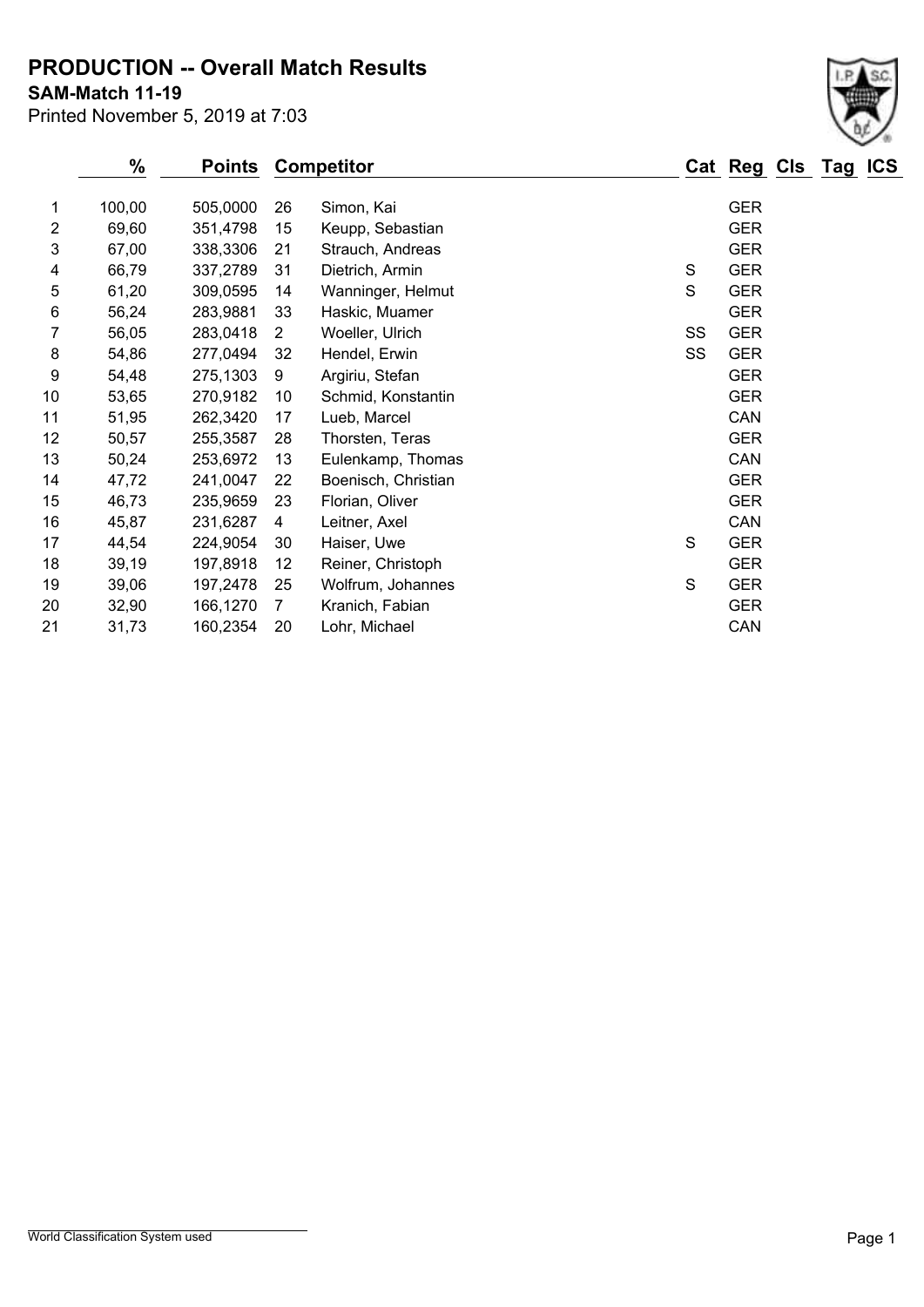**PRODUCTION OPTICS -- Overall Match Results**

**SAM-Match 11-19**

Printed November 5, 2019 at 7:03

## **% Points Competitor Cat Reg Cls Tag ICS** 1 100,00 505,0000 24 Dirscherl, Reinhard S GER 2 85,52 431,8691 29 Wohn, Hansjörg GER 3 77,47 391,2441 18 Reiner, Rolf S GER